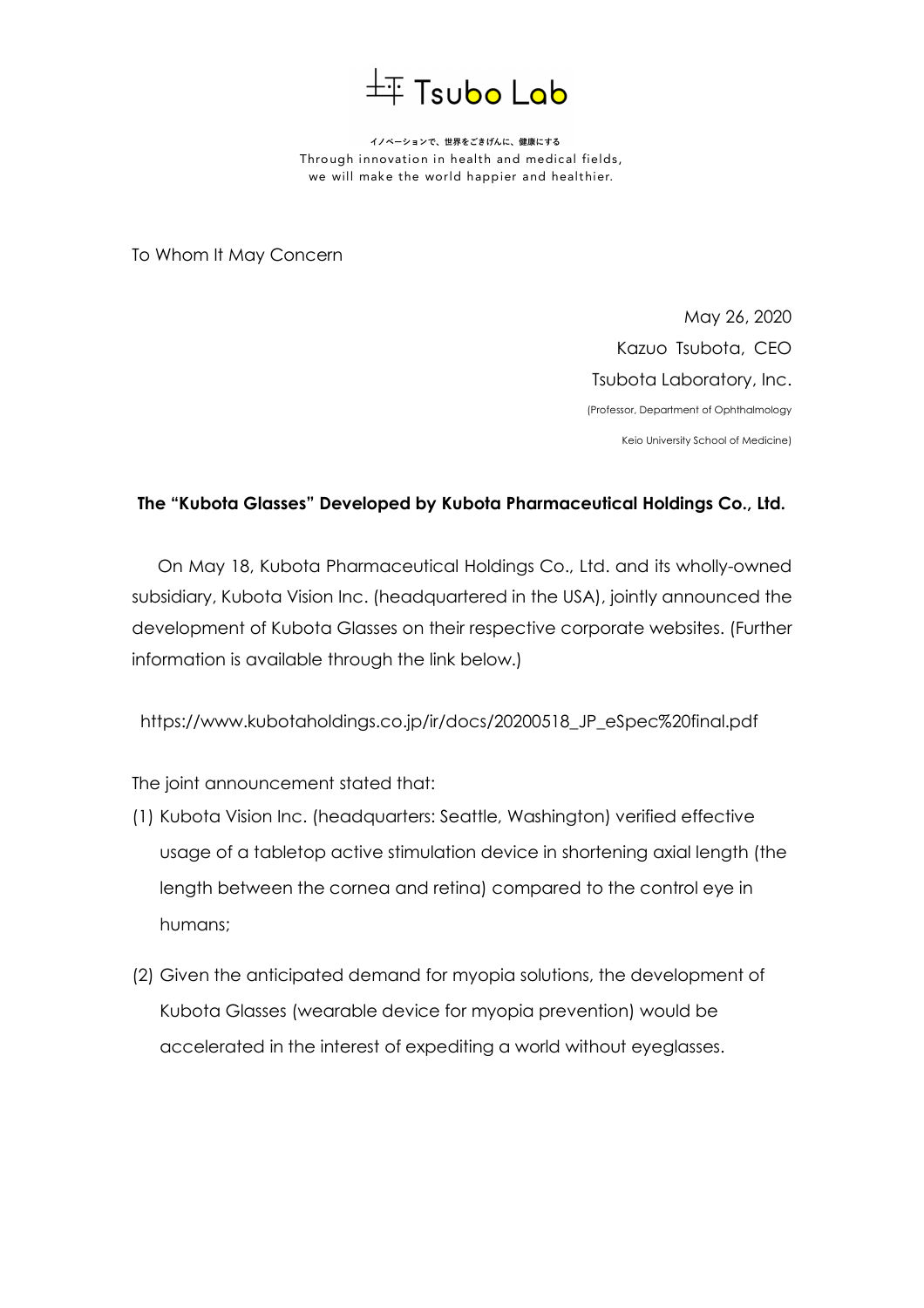

イノベーションで、世界をごきげんに、健康にする Through innovation in health and medical fields, we will make the world happier and healthier.

Following the above announcement, Tsubota Laboratory received multiple inquiries concerning the differences between the Kubota Glasses and our eyeglass-style medical device for suppressing myopia progression. These inquiries offer the opportunity for us to clarify distinctions between these two devices.

Firstly, the Kubota announcement does not reveal the technology upon which the Kubota Glasses are based; it remains unknown. However, if we take the corporate announcement at face value ("effective usage of a tabletop active stimulation device in shortening axial length (the length between the cornea and retina) compared to the control eye in humans"), we can confirm that the Tsubota Laboratory medical device is derived from a different technology.

The technology employed by Tsubota Laboratory is based on research results gained at the Keio University School of Medicine's Department of Ophthalmology and grounded in the mechanism of suppressing the progression of myopia. The results have been published by Hidemasa Torii et al., which clarified that the violet light contained in sunlight works through the EGR-1 gene to suppress myopia progression<sup>(1)</sup>. In 2017, based on this global cutting-edge research, Tsubota Laboratory (a Keio University School of Medicine startup) began utilizing this specific light to develop the world's first medical device for suppressing myopia progression.

Our patent for a myopia prevention device using the specific light wavelength for suppressing myopia progression is registered in both Japan and the USA. Moreover, our R&D, which includes clinical trials, is the only one of its kind worldwide, with a clinical trial in progress toward an official approval as the globally-groundbreaking medical device for suppressing myopia progression.

We trust that the above explanation will clarify that the Kubota Glasses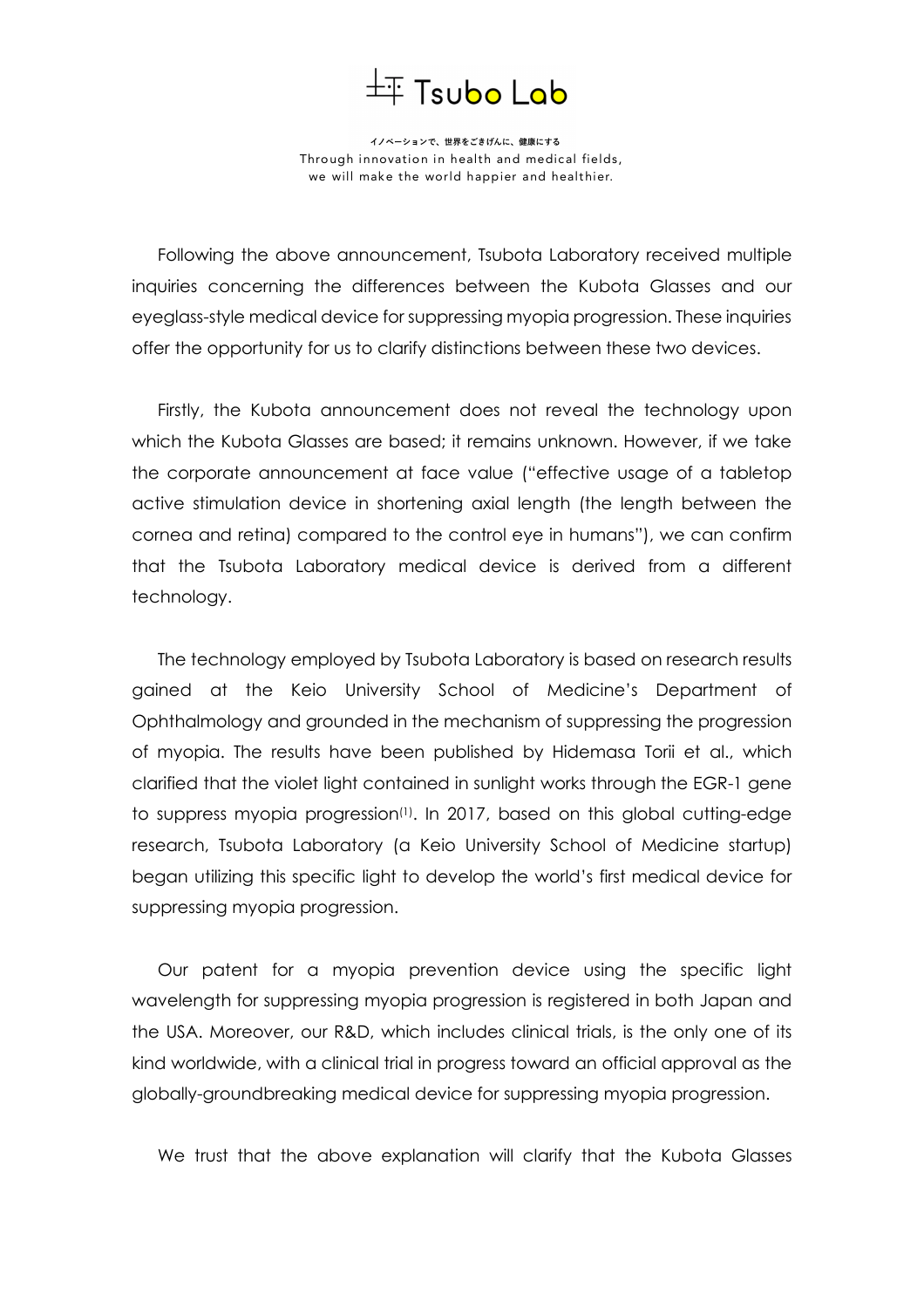## $\pm$  Tsubo Lab

イノベーションで、世界をごきげんに、健康にする Through innovation in health and medical fields, we will make the world happier and healthier.

developed by Kubota Pharmaceutical Holdings Co., Ltd. (and/or their subsidiary, Kubota Vision Inc.) are completely different from the eyeglass-style medical device for suppressing myopia progression which is under development by Tsubota Laboratory. We further trust that the two will no longer be confused.

Tsubota Laboratory intends to effectively use intellectual property rights, and will complete the clinical trial currently underway, accelerating the development of the world's first science-based irradiation-model medical device for suppressing myopia progression. Toward this end, all of us at Tsubota Laboratory would be honored to receive your ongoing guidance, encouragement, support, and assistance as we move forward together.

(1) Torii H et al. EBioMedicine 2017 (15) 210-219, Violet Light Exposure Can Be a Preventive Strategy Against Myopia Progression

## **Myopia research publications from Tsubota Laboratory, Inc. (as of May 28, 2020)**

1) Torii H, …, Tsubota K. Violet Light Exposure Can Be a Preventive Strategy Against Myopia Progression. eBio Medicine, 2017.

2) Torii H, …, Tsubota K. Violet Light Transmission is Related to Myopia Progression in Adult High Myopia. Scientific Reports, 2017.

3) Jiang X, …, Tsubota K. A highly efficient murine model of experimental myopia. Scientific Reports, 2018. 4) Asbell PA and Tsubota K. Myopia control: current thoughts and future research. Eye & Contact Lens, 2018.

5) Jiang X, …, Tsubota K. Progress and control of myopia by light environments. Eye & Contact Lens, 2018.

6) Jiang X, …, Tsubota K. Inducement and evaluation of a murine model of experimental myopia. Journal of Visualized Experiments, 2019. https://www.jove.com/video/58822/inducement-and-evaluation-of-a-murinemodel-of-experimental-myopia (Video)

7) Mori K, …, Tsubota K. Oral crocetin administration suppressed refractive shift and axial elongation in a murine model of lens-induced myopia. Scientific Reports, 2019.

8) Tanaka Y, Kurihara T, Hagiwara Y, Ikeda SI, Mori K, Jiang X, Torii H, Tsubota K. Ocular-Component-Specific miRNA Expression in a Murine Model of Lens-Induced Myopia. Int J Mol Sci. 2019 Jul 24;20(15):3629.

9) Yotsukura E, …, Tsubota K. Current Prevalence of Myopia and Association of Myopia with Environmental